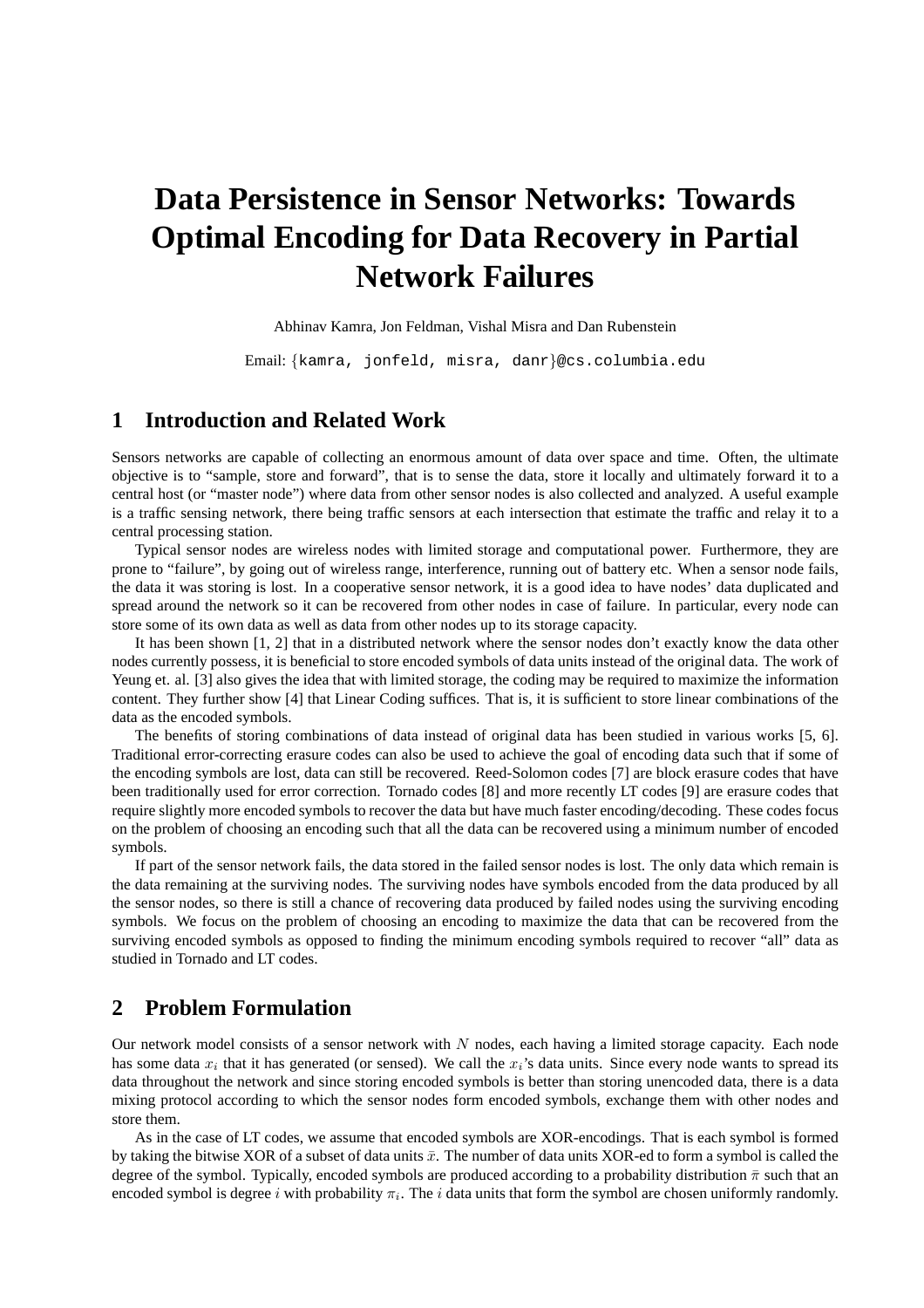In practice, the content and spread of encoded symbols will of course depend on the particular data mixing protocol between the nodes and the topology of the network so that the actual encoded symbols of a particular degree may not be uniformly chosen from the set of all symbols of that degree. But for the purpose of analysis, we assume that the encoded symbols have been mixed together and that they are generated according to some degree distribution  $\bar{\pi}$  with symbols of a particular degree chosen uniformly randomly. Using these abstractions and assumptions, we state the following computational problem as follows:

**Definition 2.1.** *Given a set* S *of data units and an encoded symbol* s *of degree* d*, the distance of* s *from set* S*,* dist(s, S)*, is the number of data units that form the symbol* s *and are not present in* S*.*

It is easy to see that if S is the set of recovered data units, then a symbol s recovers a new data unit if and only if  $dist(s, S)$  is 1.

**Definition 2.2.** *The iterative decoder* D *works as follows.*

- *1. Decode all degree* 1 *symbols and add them to set* S*. So, initially* S *is the set of distinct data units contained in all degree* 1 *symbols.*
- *2. From the remaining symbols, choose a symbol* s *such that* dist(s, S) *is the minimum.*
- *3.* If  $dist(s, S) = 0$ , throw away this symbol as a redundant or duplicate symbol.
- *4. If*  $dist(s, S) = 1$ *, decode a new data unit and add it to S. Goto Step 2.*
- 5. If  $dist(s, S) > 1$ , stop. The remaining symbols have distance greater than 1 from S and are useless.

This is the decoder used by Tornado and LT codes. It may not decode all possible data units from the given encoded symbols. We can recover more using a Gaussian elimination method. But we will use this decoder since its much faster compared to Gaussian elimination.

Consider another decoder *D*' which given a fixed sequence of encoded symbols  $s'_1, s'_2, \ldots, s'_k$ , works as follows. Initially the set  $S'$  is empty.

- 1. At the  $i^{th}$  step, choose symbol  $s_i$ . If it has a distance 1 from current set S', then decode a new data unit and add to set  $S'$ .
- 2. If  $s_i$  has distance 0 or more than 1, throw it away.

The following result holds:

**Lemma 2.3.** *Given a sequence of symbols*  $s_1, s_2, \ldots, s_k$ *, the number of data units decoder* D *can recover from this* set of symbols is at least as much as that recovered by decoder  $D'$  given any fixed sequence  $s_1',s_2',\ldots,s_k'$  which is a *permutation of the symbols*  $s_1, s_2, \ldots, s_k$ .

The proof is omitted due to space constraints.

**Problem 2.4.** *There are* N *data units*  $\bar{x}$ *. Given* k *encoded symbols are recovered, what is the degree distribution* π¯ *employed for encoding so that the expected number of* xi*'s that can be decoded from the* k *encoded symbols is maximized if we use the iterative decoder D described above.*

**Definition 2.5.** *If* k *encoded symbols are generated such that their degrees are chosen according to a probability distribution*  $\pi$  *and symbols of a particular degree are chosen uniformly randomly, then* π<sup>∗</sup> *is optimal for* k *if the expected number of data units recovered by decoder* D *is at least as much if the* k *symbols had been generated according to some other probability distribution*

# **3 Designing Optimal Degree Distributions for Iterative Decoding**

### **3.1 Main Results**

Let

$$
k_1 = \sum_{i=0}^{\frac{N}{2}-1} \frac{N}{N-i}, r_i = \frac{iN}{i+1} \forall_{i \in [1, N-1]}
$$
\n(1)

If  $s_1, s_2, \ldots, s_k$  is a set of k encoded symbols, then let  $f(s_1, \ldots, s_k)$  be the number of data units that can be recovered from these symbols using decoder *D*.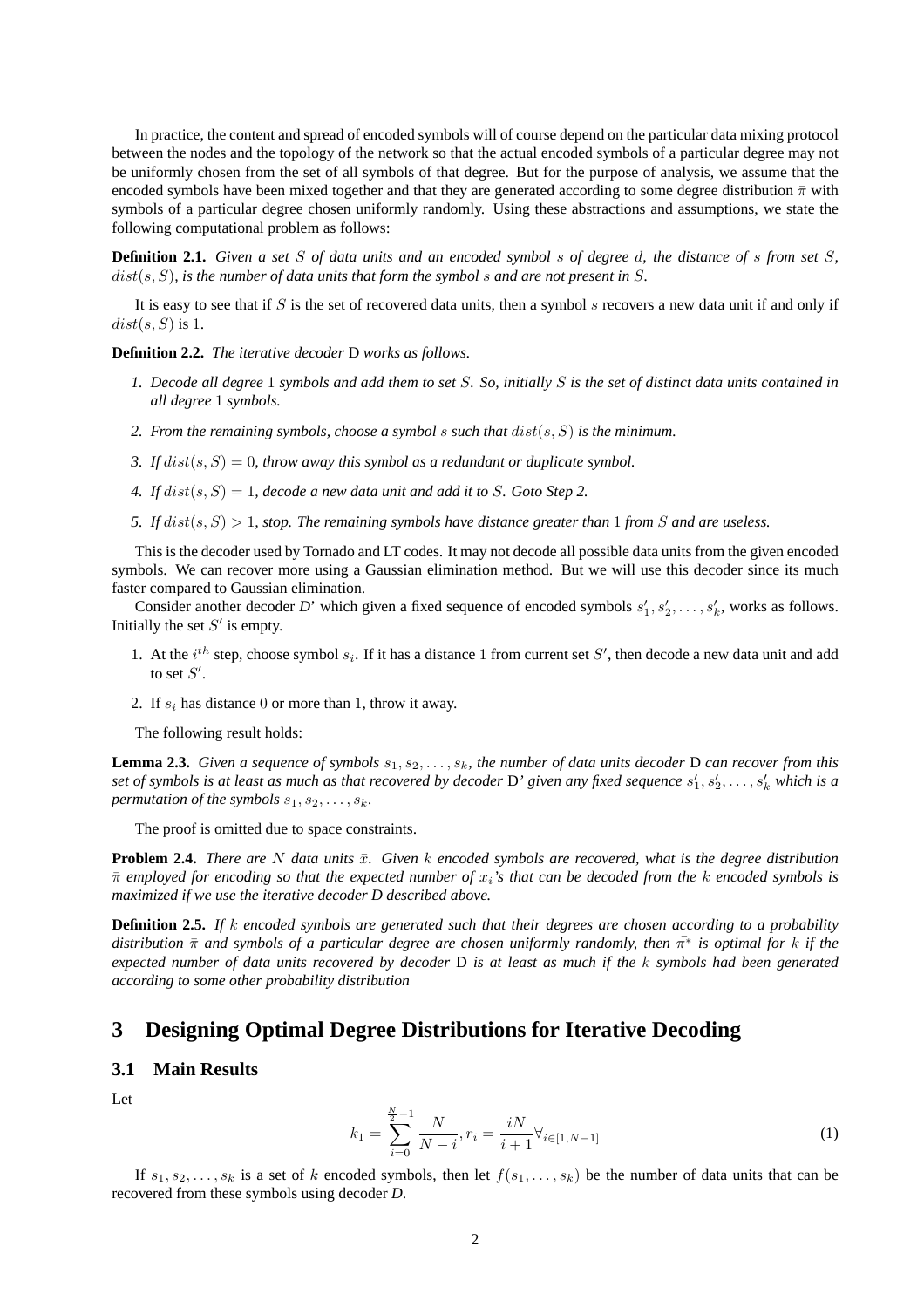Let  $C(i, j)$  be the expected number of data units that can be recovered from a set of  $i + j$  encoded symbols, i of which are of degree 1 and the rest of degrees 2 or more. Specifically, if  $a_1, \ldots, a_i$  are i degree 1 symbols and  $b_1, \ldots, b_j$  are j symbols of degree 2 or more, then  $C(i, j) = f(a_1, \ldots, a_i, b_1, \ldots, b_j)$ .

**Lemma 3.1.** *Given*  $k = i + j$  *encoded symbols of which* i *symbols*  $a_1, \ldots, a_i$  *are of degree* 1 *and* j *symbols*  $b_1, \ldots, b_j$ *are of degree* 2 *or more, then*  $\forall_{j>0} C(k-j, j) \leq C(k, 0)$  *if*  $C(k-j, j) \leq \frac{N}{2} (= r_1)$ 

The proof is omitted due to space constraints.

**Theorem 3.2.** *To recover* r *data units, such that*  $r \leq r_1 = \frac{N}{2}$  $\frac{1}{2}$ , the optimal degree distribution has only degree 1 *symbols*

*Proof.* We will prove this by contradiction. Suppose there is an optimal degree distribution  $\bar{\pi}^{opt}$  such that  $\pi_1^{opt} < 1$ . Consider a set of k encoded symbols according to this degree distribution such that there are  $k - j$  degree 1 symbols and j symbols of degree 2 or more. The expected number of data units recovered is  $r = C(k - j, j) \leq \frac{N}{2}$ .

Using Lemma 3.1, we have  $C(k, 0) \geq C(k - j, j)$  and hence  $\bar{\pi}^{opt}$  is not optimal for the given k according to Definition 2.5.

Hence, the optimal degree distribution is given by  $\bar{\pi}$ :  $\pi_1 = 1, \forall_{i>1} \pi_i = 0$ .

**Theorem 3.3.** To recover 
$$
r_1 = \frac{N}{2}
$$
 symbols, the expected number of encoded symbols required is  $E[k_1] = \sum_{i=0}^{\frac{N}{2}-1} \frac{N}{N-i}$   
which approaches  $\frac{3N}{4}$  from below as N goes to infinity

*Proof.* From Theorem 3.2, the optimal degree distribution will contain only degree 1 symbols to recover the first  $\frac{N}{2}$ data units. Since all the encoded symbols have to be degree 1, this is the well studied *Coupon Collector's Problem*

where to get the first r distinct coupons, one needs to collect  $\sum_{n=1}^{r-1}$  $i=0$ N  $\frac{1}{N-i}$  coupons.

We omit the second part of the proof due to space constraints.

Theorems 3.2 and 3.3 show that if most of the network nodes fail and less than three-fourth of the data survives, then not using any coding is the best way to recover maximum number of symbols.

**Theorem 3.4.** *To recover* r *data units such that*  $r \leq r_j = \frac{jN}{N}$  $\frac{J^{2}}{J+1}$ , the optimal degree distribution has symbols of *degree* j *or less only*

The proof is along the same lines as that for Theorem 3.2 and we omit it due to space constraints.

**Theorem 3.5.** *To recover*  $r_j = \frac{jN}{j+1}$  $\frac{J^{1}}{j+1}$  symbols, the expected number of encoded symbols required is at most  $E[k_{j+1}] \leq$  $E[k_j] +$  $r_{j+1}-1$  $i=r_j$  $N^{j+1}$  $(j + 1)i<sup>j</sup>(N - i)$ 

The proof is along the same lines as that for Theorem 3.3 and we omit it due to space constraints.

#### **3.2 A Close to Optimal Degree Distribution**

According to the analysis in section 3.1, it is best to use only degree 1 symbols to recover the first  $r_1$  data units, only degree 2 symbols to recover the next  $r_2 - r_1$  data units and so on. This defines a natural probability distribution on the degrees of the encoded symbols. In particular, if we have a total of  $k$  encoded symbols, we should have  $k_1$  degree 1 symbols,  $k_2 - k_1$  degree 2 symbols and so on as long as some of k symbols are remaining. The degree distribution can thus be defined as

$$
\bar{\pi}^* : \pi_i^* = \max(0, \min(\frac{k_i - k_{i-1}}{k}, \frac{k - k_{i-1}}{k}))
$$
\n(2)

Note that the values of  $E[k_1]$  in Theorem 3.3 is exact whereas those of  $E[k_{i:i}>1]$  are only upper bounds. Hence the degree distribution  $\bar{\pi}^*$  is an approximation to the optimal distribution.

 $\Box$